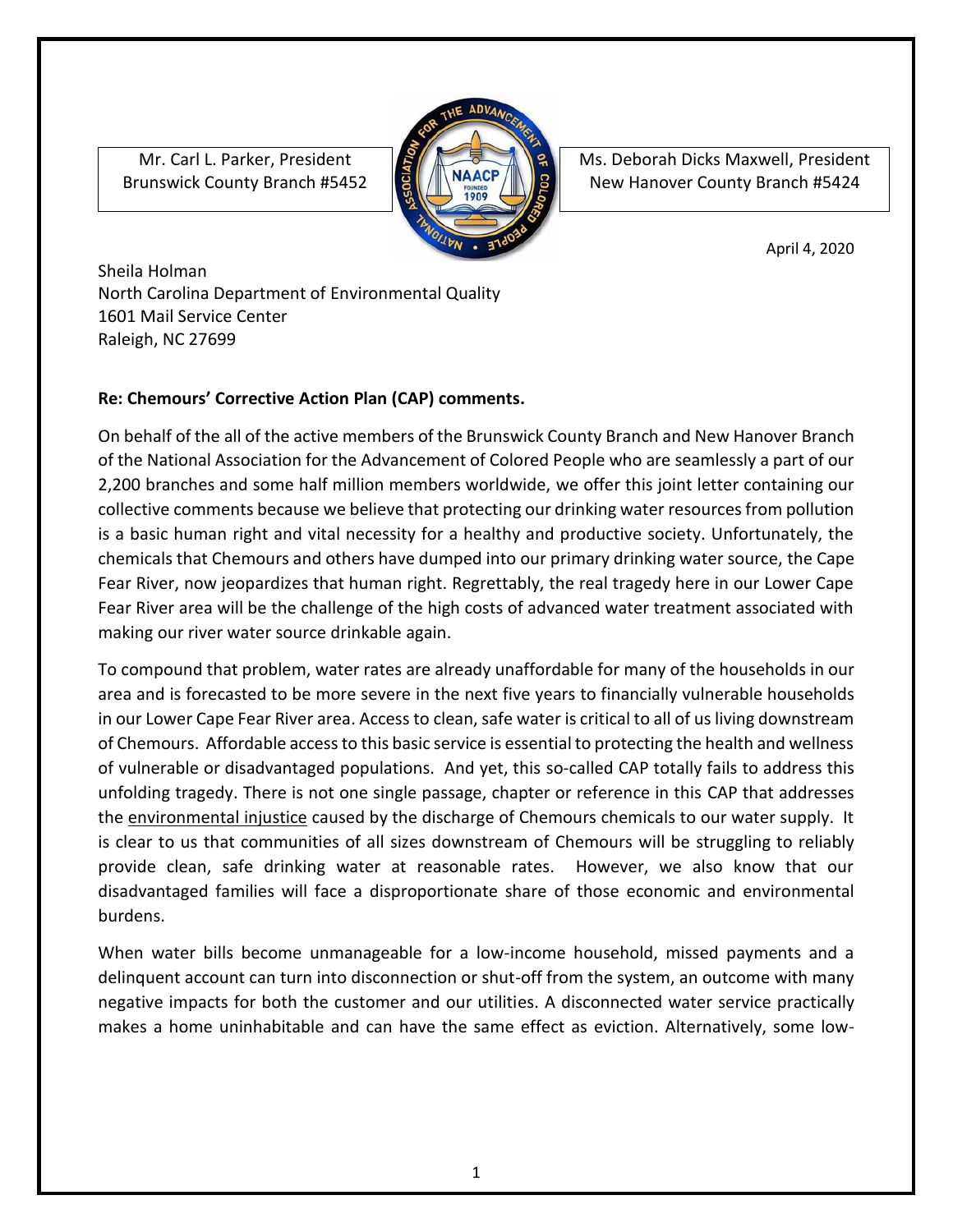income households may absorb the cost of rising rates in the form of rent increases. As water rates rise, more and more our households will lack the ability to pay for services that are critical to human life.

It is our understanding that under the Title VI Section of the Civil Rights Act of 1964, any agency receiving federal money cannot discriminate on the basis of race, color or national origin. It is a basic accountability system: if a recipient receives federal funds, that recipient cannot use those funds to discriminate. Discrimination need not be intentional. It includes any decision that has an unjustified, unequal impact. We believe that any federal funds used by NC DEQ or your contractors for any matter, action or oversight related to this CAP effort establishes a responsibility for the State of North Carolina to adhere to Title VI section of the Civil Rights Act of 1964.

History has clearly defined that where we live has direct bearing on our well-being. For us living in the Lower Cape Fear region it seems that our postal code will now determine the health of our citizens who live here. We know that our poorer communities will continue to bear the physical, emotional and financial brunt of Chemours harmful pollution of our drinking water source delivered by way of the Cape Fear River. Chemours' mistreatment of marginalized communities downstream of its Fayetteville plant is unconscionable and discriminatory.

We believe that the State of North Carolina must undertake multi-pronged actions and solutions to the Chemours caused environmental catastrophe that go far beyond this meagerly drafted correct action plan. With that, we ask you please respond to our comments:

Comment 1: Please explain why there is a total failure to address issues of Environmental Justice in the Chemours CAP. Nowhere in the entire consent document is the term Environmental Justice even mentioned. Environmental Justice is defined by the EPA as "the fair treatment and meaningful involvement of all people regardless of race, color, national origin, or income with respect to the development, implementation and enforcement of environmental laws, regulations and policies." The EPA further explains, "Fair treatment means that no group of people should bear a disproportionate share of the negative environmental consequences resulting from industrial, governmental and commercial operations or policies." The pollution caused by Chemours and others represents "a disproportionate share of negative environmental consequences" falling on the backs of the nearly 130,000 people who are at or below the federal poverty line in five counties from Cumberland to Brunswick County along the Cape Fear River. To us, the down-streamers, this is an untenable situation that neither NC DEQ nor Chemours has had the inclination or desire to address.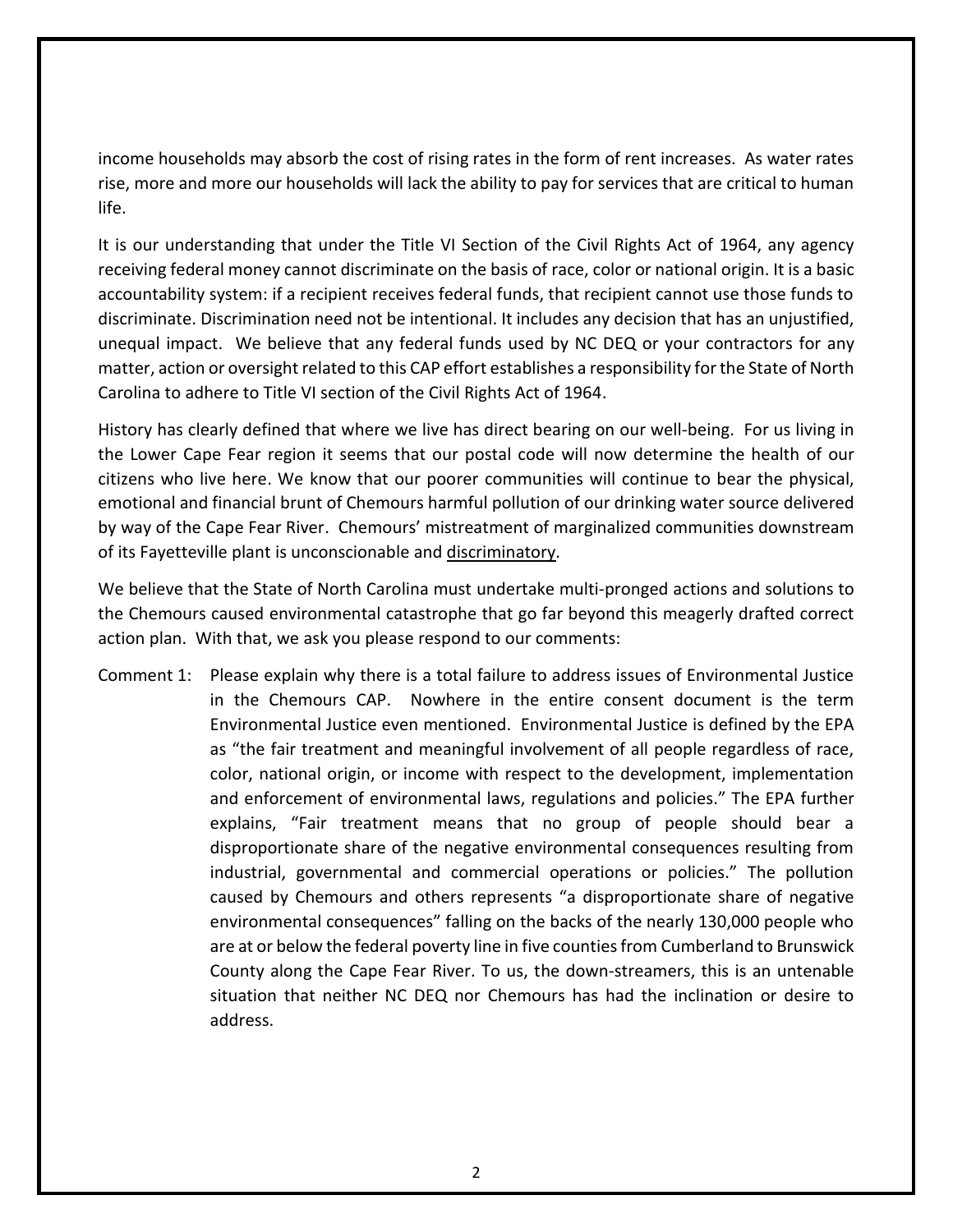- Comment 2: Please explain why we who live and work downstream of the Chemours Fayetteville facility have to pay excessive and unjustified utility rates for so-called "potable" water that we can't drink.
- Comment 3: Do you agree with CFPUA and Brunswick County utilities position that our proposed state-of-the-art water treatment plants are not optional and are desperately needed for those that live downstream to remove Chemours, et al contaminates from our drinking water?
- Comment 4: Do you agree with our position that higher water service rates will have a disproportional impact on our marginalized groups and individuals, such as those among us living in poverty including the disabled, pregnant or lactating women, veterans, homeless people, and residents of unincorporated areas of our county?
- Comment 5: Do you agree with our opinion that raising our water rates is not a sustainable solution to clean up the pollution caused by those like Chemours that make large profits from abusing our critical drinking water resource?
- Comment 6: Do you agree with our position that drinking water "sustainability" means giving us our water back as clean as or cleaner than it was given to Chemours in the first place?
- Comment 7: Considering the circumstances surrounding the Chemours pollution, can you explain why the State of North Carolina has not yet enacted any "anti-shutoff" legislation that states that no water service disconnect for customers at or below the Federal poverty level or if the customer is blind, disabled, handicapped or households with a baby 24 months old or younger that has discharge papers from a hospital on which the attending physician indicated utility service is a necessity for the health and wellbeing of the baby?
- Comment 8: We believe that the "GAC Flow-Through Cell" design is fatally flawed. It is known that Granular Activated Carbon (GAC) "adsorbs" PFAS compounds. It is also known that GAC has a limited ability to adsorb PFAS. The GAC that is designed to fill wire baskets will have an unpredictable design life. When GAC breakthrough occurs, we can find no method that is proposed in this plan to adequately and safely clean out and replace the expired GAC from the cells in such a way to prevent large slug loads of PFAS or other contaminates from sluffing into the river and traveling downstream into our watersheds and drinking water system intakes.
- Comment 9: Why was there absolutely no mention or reference to any industry wide standards or "Best Management Practices" (BMPs) for the proposed corrective actions offered in this plan? BMPs are tried and true methods that have been determined to be the most effective and practical means of preventing or reducing non-point source